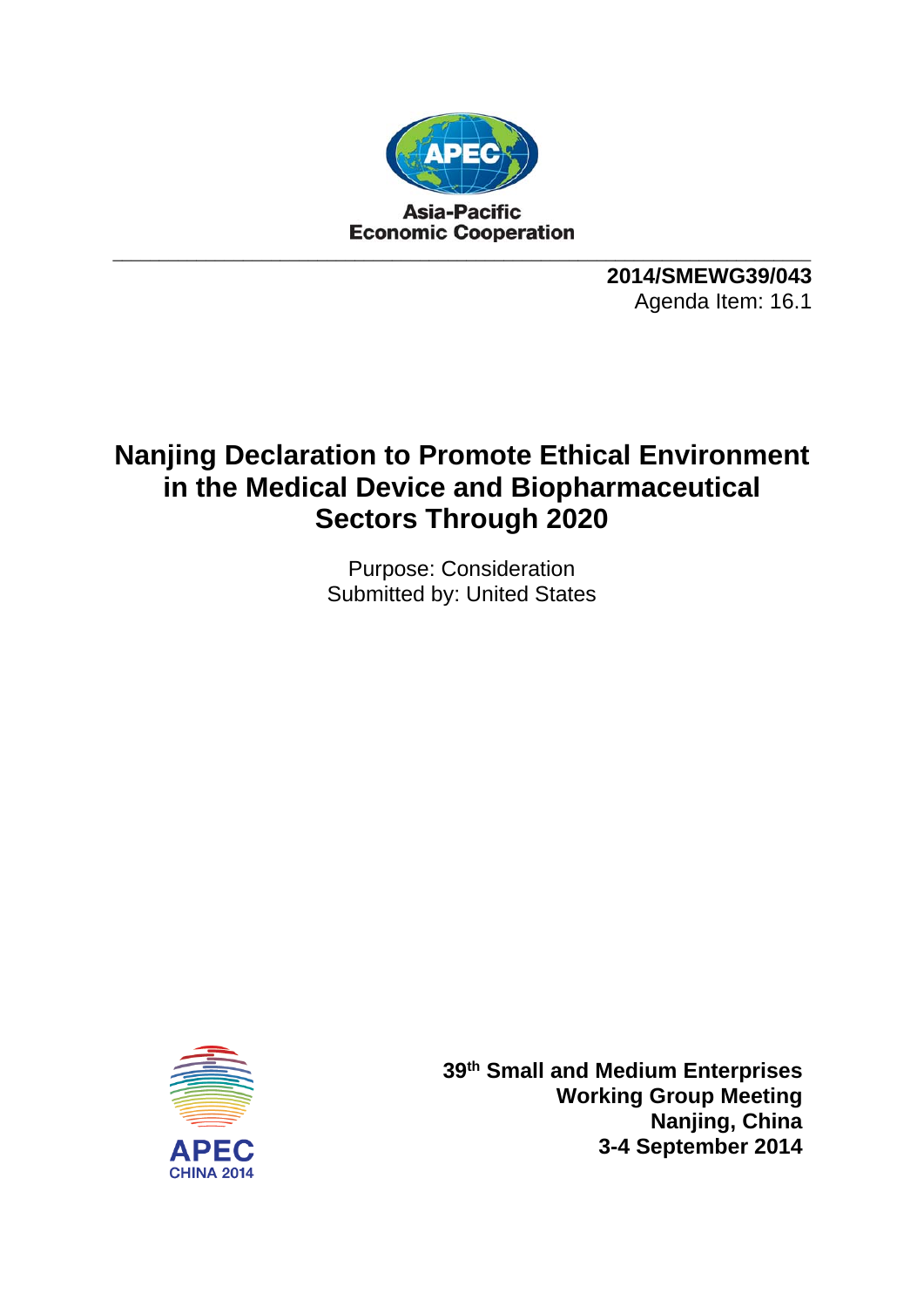Nanjing, China, 2 September 2014

## **2014 APEC Business Ethics for SMEs Forum:**

Nanjing Declaration – *Promoting Ethical Environments in the Medical Device and Biopharmaceutical Sectors through 2020* 

1. We, representatives from healthcare providers and professional organizations, anti-corruption agencies, health ministries, health regulatory agencies, economic ministries, medical device and biopharmaceutical associations, industry and patient organizations from across the APEC region, convened in Nanjing, China today to chart the future course of our joint efforts to advance the "Business Ethics for APEC SMEs Initiative" in the medical device and biopharmaceutical sectors. We do so with knowledge that nearly 1,000 stakeholder representatives have engaged in this initiative from all 21 APEC member economies to strengthen ethical business practices for the medical device and biopharmaceutical sectors, including more than 10,000 SMEs, and that this initiative has proven to be an effective model.

2. We reaffirm our support for The Kuala Lumpur Principles for Voluntary Codes of Ethics in the Medical Device Sector and The Mexico City Principles for Voluntary Codes of Ethics in the Biopharmaceutical Sector. These principles represent the highest global standards in ethical practices for each sector and strengthen the ability of SMEs to sustainably operate and engage in cross-border trade.

3. We extend our appreciation to APEC Economic Leaders, APEC Ministers, APEC Ministers Responsible for Trade (MRT), APEC SME Ministers and the APEC Business Advisory Council (ABAC) for their endorsement of this initiative. We recall their statements guiding APEC economies to support the local elaboration and implementation of codes of ethics aligned with APEC principles for industry, healthcare professional organizations, and other stakeholders.

4. We extend our appreciation to the APEC SME Working Group for its leadership in convening industry, government and non-governmental organizations to develop the APEC principles, providing capacity building assistance to facilitate their implementation, and supporting the first APEC Business Ethics for SMEs Forum.

5. One year ago in Nusa Dua, Indonesia, we recognized that ethical collaboration among industry, healthcare providers and governments promotes broad patient access to life-saving and health-enhancing medical technologies and therapies and is essential to the development of new innovations that meet patient needs. We also agreed that each stakeholder has a responsibility to take further steps to promote an ethical environment. The Nusa Dua Statement<sup>1</sup> issued on 3 September 2013 established that each stakeholder has a unique and important role to promote ethical healthcare environments, including:

- *The Medical Device and Biopharmaceutical Industry* should adhere to high ethical standards, such as the APEC principles, as well as all applicable laws and regulations, as part of their mission to help patients by developing and making life-saving and health-enhancing medical technologies and therapies available.
- **Healthcare Professionals** have a duty to act in the best interests of patients and recognize the importance of their role in communicating the importance of interactions based on ethical principles, such as the APEC principles, including through complementary activities and ongoing dialogue with all stakeholders.
- *Health Ministries and Health Regulatory Agencies* should recognize the value of industry codes of ethics and encourage all stakeholders to support ethical principles, such as the APEC principles, and national and local industry codes of ethics.

-

<sup>1</sup> **Nusa Dua (Bali) Statement:** http://mddb.apec.org/Documents/2013/SMEWG/HLM/13\_smewg37\_hlm\_statement.doc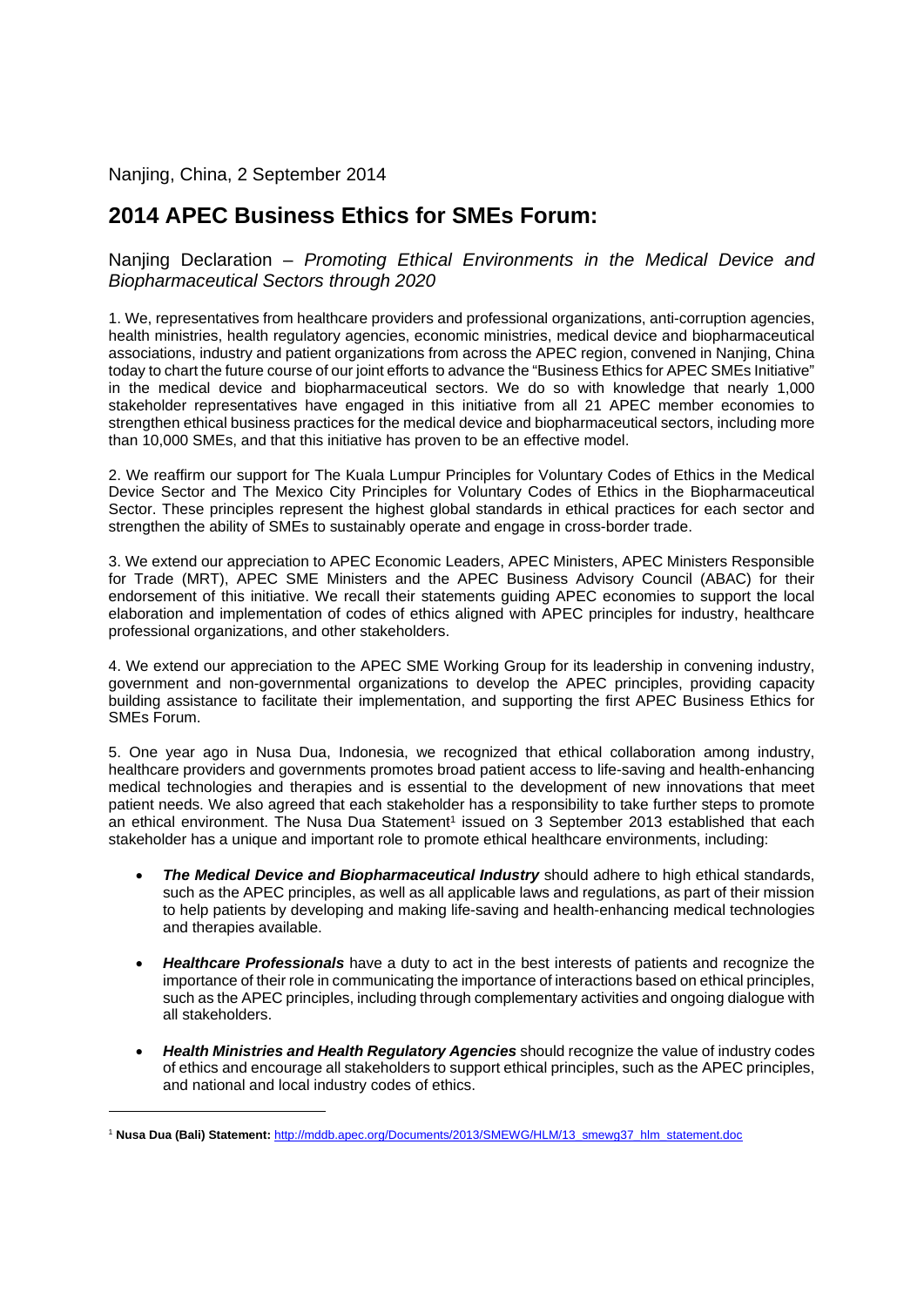- *Government and Private Procurement Entities* should procure health products and services based on transparent, ethical, clear, and accountable policies, processes and procedures.
- *Anti-corruption Authorities* should objectively apply clear laws, welcome industry self-regulation as complementary to law enforcement, and encourage all companies to adopt and adhere to uniform ethical principles, such as the APEC principles, and national and local industry codes of ethics.

6. Ethical interactions between industry and healthcare professionals are essential to provide healthcare providers and their patients with the information they need to make informed healthcare decisions. Recognizing our shared commitment to acting in the best interest of patients, we agree on a collective vision for the future of this initiative with recognition that there is more to be done to achieve regional alignment in ethical business practices for both sectors. We declare our intention to APEC SME Ministers, APEC Ministers and APEC Leaders to achieve the following goals and call upon APEC economies and stakeholders to undertake the following actions to achieve them, respecting the diversity of healthcare systems:

| <b>Goals</b>                                                                                                                                                                                                                                                                                                                           | <b>Actions</b>                                                                                                                                                                                                                                                                                                                                                                                                                                                                                                                                                                                                                                           |
|----------------------------------------------------------------------------------------------------------------------------------------------------------------------------------------------------------------------------------------------------------------------------------------------------------------------------------------|----------------------------------------------------------------------------------------------------------------------------------------------------------------------------------------------------------------------------------------------------------------------------------------------------------------------------------------------------------------------------------------------------------------------------------------------------------------------------------------------------------------------------------------------------------------------------------------------------------------------------------------------------------|
| For the Medical Device and<br><b>Biopharmaceutical Industry:</b><br>Double the number of medical<br>device and biopharmaceutical<br>industry associations that have<br>adopted codes of ethics from 33<br>in 2012 to 66 or more by 2015<br>and work toward universal<br>adoption and implementation of<br>the APEC Principles by 2020. | Convene the APEC Business Ethics for SMEs Forum on an<br>$\bullet$<br>annual basis (2015-2020) prior to the APEC SME Ministerial<br>Meeting and hosted by the APEC chair economy.                                                                                                                                                                                                                                                                                                                                                                                                                                                                        |
|                                                                                                                                                                                                                                                                                                                                        | Establish a task force with other stakeholders to secure funding<br>$\bullet$<br>for an "APEC Business Ethics Capacity Building Fund" by 2015<br>to support the Forum and associated capacity building for<br>industry -- as well as governments, healthcare professionals<br>and other stakeholders -- through 2020.                                                                                                                                                                                                                                                                                                                                    |
|                                                                                                                                                                                                                                                                                                                                        | Formalize the "APEC Medical Device Working Group on Ethics"<br>$\bullet$<br>and "APEC Biopharmaceutical Working Group on Ethics" in<br>2014 with a mandate to: identify priority training areas for<br>industry, governments, healthcare professionals and other<br>stakeholders; implement training, including capacity building for<br>industry associations with and without codes; formalize/manage<br>each sector's trainer network and online resources; and monitor<br>progress, submitting an annual report to the "Business Ethics<br>for APEC SMEs Initiative" for transmission to the APEC SME<br>Working Group and other relevant APEC fora. |
|                                                                                                                                                                                                                                                                                                                                        | By 2015, the "APEC Medical Device Working Group on Ethics"<br>and "APEC Biopharmaceutical Working Group on Ethics" will<br>review the APEC principles to ensure that they continue to<br>reflect the highest standards in business practices.                                                                                                                                                                                                                                                                                                                                                                                                            |
|                                                                                                                                                                                                                                                                                                                                        | Establish an "APEC Code of Ethics Compendium for the<br>Medical Device and Biopharmaceutical Sectors" by 2015 and<br>updated annually thereafter to assist SMEs seeking to conduct<br>business throughout the region. The compendium will contain a<br>copy of each industry association's most recent code of ethics<br>and analysis undertaken by each sector's working group<br>indicating where there is alignment with the APEC principles.<br>The compendium will be presented each year to the APEC SME<br>Working Group, transmitted directly to governments, and made                                                                           |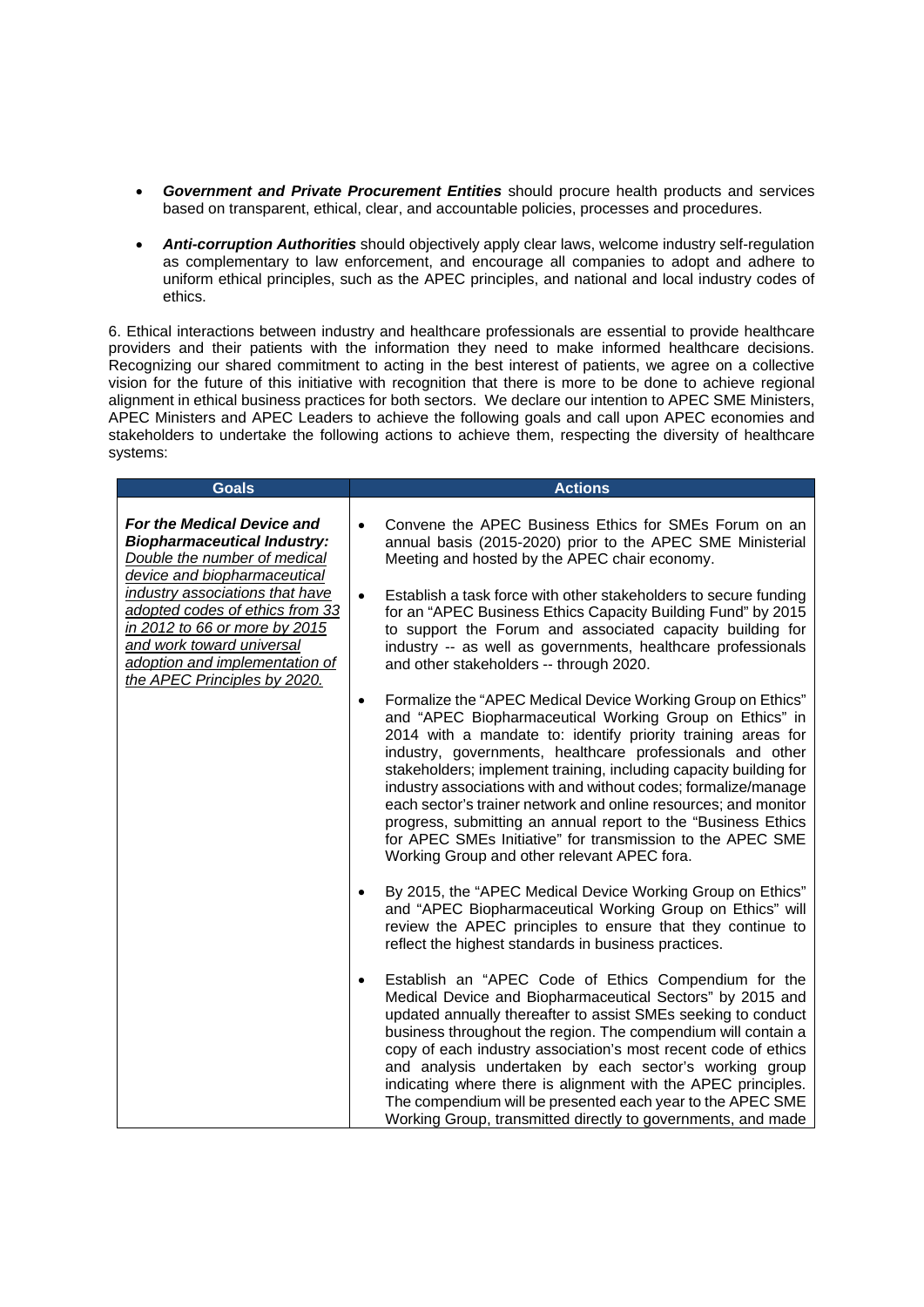|                                                                                                                                                                                                                                                                                              | public for SMEs to access via the Business Ethics for APEC<br>SMEs website (http://businessethics.apec.org).                                                                                                                                                                                                                                                                                                                                                                                                                                                                                                                                                                                                                                                                                          |
|----------------------------------------------------------------------------------------------------------------------------------------------------------------------------------------------------------------------------------------------------------------------------------------------|-------------------------------------------------------------------------------------------------------------------------------------------------------------------------------------------------------------------------------------------------------------------------------------------------------------------------------------------------------------------------------------------------------------------------------------------------------------------------------------------------------------------------------------------------------------------------------------------------------------------------------------------------------------------------------------------------------------------------------------------------------------------------------------------------------|
| For the Medical Device and<br><b>Biopharmaceutical Industry:</b><br>Implementation of association<br>codes by a majority of member<br>companies by 2017.                                                                                                                                     | By 2015, the "APEC Medical Device Working Group on Ethics"<br>$\bullet$<br>and "APEC Biopharmaceutical Working Group on Ethics" will:<br>(a)convene a best practices exchange with APEC economies<br>and industry associations to support member company code<br>implementation; (b) develop training materials to facilitate code<br>implementation by member companies; (c) monitor progress;<br>and (d) report on the status of member company implementation<br>in 2016 and 2017.                                                                                                                                                                                                                                                                                                                 |
| For Governments: Support<br>and endorse local partnerships<br>in APEC economies between<br>relevant government ministries/<br>agencies and the medical<br>device and biopharmaceutical<br>industries to advance industry's<br>voluntary efforts to strengthen<br>ethical business practices. | Support local partnerships in APEC economies between<br>$\bullet$<br>relevant ministries/agencies (e.g., health ministries and health<br>authorities, government procurement entities,<br>regulatory<br>economic ministers and anti-corruption authorities) and the<br>medical device and biopharmaceutical industries to advance<br>industry's voluntary efforts to strengthen ethical business<br>practices (examples of partnership between government and<br>industry include associations forming integrity pacts with<br>relevant government ministries/agencies, the formation of a<br>local business ethics centre, or governments actively supporting<br>companies to develop and implement high-standard codes of<br>ethics).<br>Leverage the "APEC Medical Device Working Group on Ethics" |
|                                                                                                                                                                                                                                                                                              | and "APEC Biopharmaceutical Working Group on Ethics" to<br>recommend and implement the capacity building required to<br>support local partnerships. Use the "APEC Business Ethics<br>Capacity Building Fund" to help fund capacity building activities.                                                                                                                                                                                                                                                                                                                                                                                                                                                                                                                                               |
| For Governments: Support<br>and endorse local partnerships<br>in APEC economies between<br>relevant government ministries/<br>agencies and healthcare<br><u>professional organizations.</u>                                                                                                  | Support local partnerships in APEC economies between<br>$\bullet$<br>relevant ministries/agencies (e.g., health ministries and health<br>authorities, government procurement entities,<br>regulatory<br>ministers and anti-corruption authorities)<br>economic<br>and<br>healthcare professional organizations.                                                                                                                                                                                                                                                                                                                                                                                                                                                                                       |
|                                                                                                                                                                                                                                                                                              | Leverage the "APEC Medical Device Working Group on Ethics"<br>and "APEC Biopharmaceutical Working Group on Ethics" to<br>recommend and implement the capacity building required to<br>support local partnerships. Use the "APEC Business Ethics<br>Capacity Building Fund" to help fund capacity building activities.                                                                                                                                                                                                                                                                                                                                                                                                                                                                                 |
| <b>For Healthcare Professionals</b><br>$(HCPs)^2$ : Support development<br>and implementation of HCP                                                                                                                                                                                         | Develop an<br>"APEC Consensus Framework<br>for Ethical<br>$\bullet$<br>Collaboration"<br>between the region's medical<br>device and<br>industries and healthcare<br>biopharmaceutical<br>professional                                                                                                                                                                                                                                                                                                                                                                                                                                                                                                                                                                                                 |

 2 The term "Healthcare Professionals" includes those individuals and entities that purchase, lease, recommend, use or arrange for the purchase or lease of, or prescribe medical products. This includes both clinical and non-clinical individuals who make product-related decisions of the type described above. This is a broad definition, intended to encompass anyone with material influence over purchasing decisions. Note that there may be laws and other codes applicable to relationships with Healthcare Professionals, including relationships with government employees.